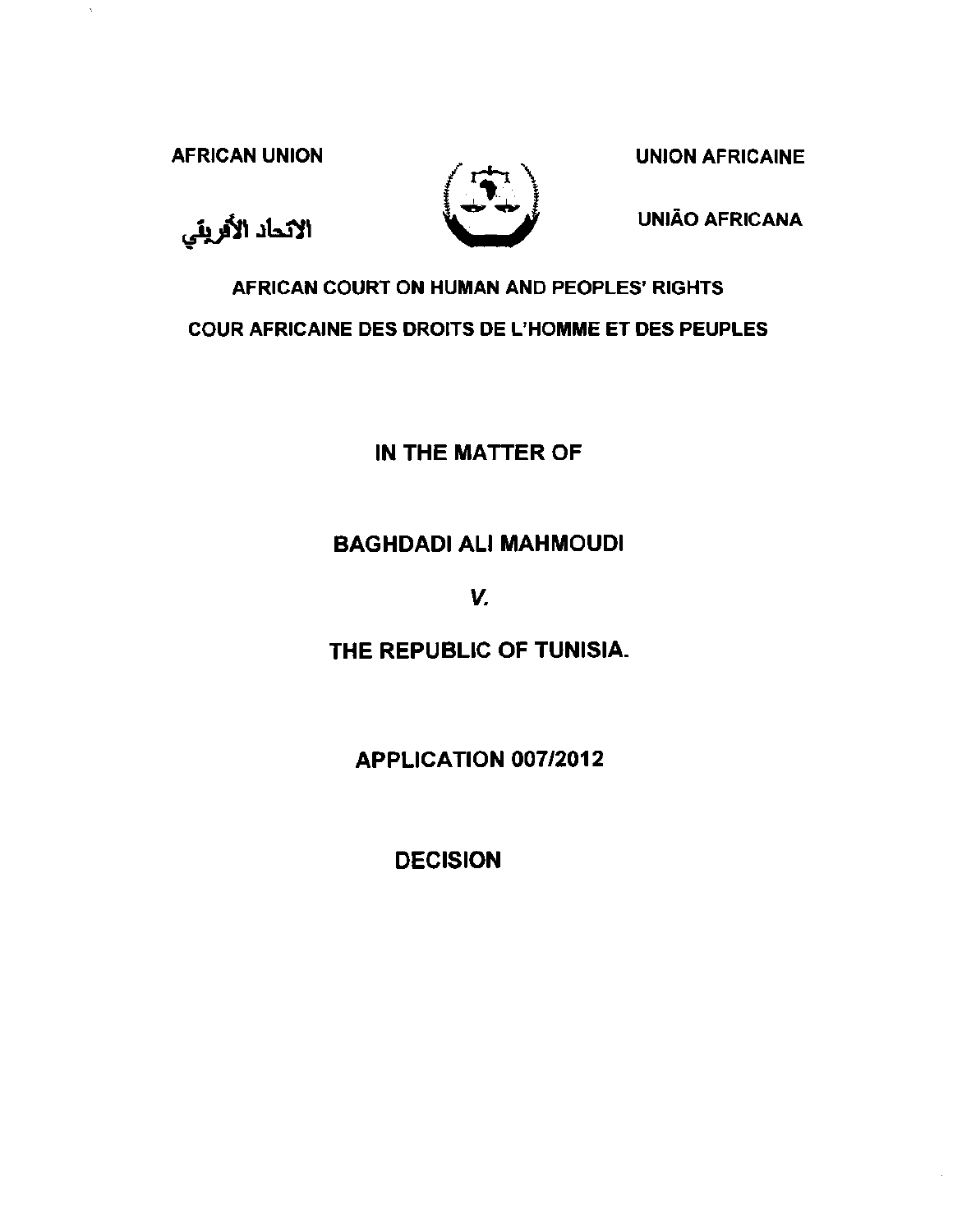The Court composed of: Gérard NIYUNGEKO, President; Sophia A.B. AKUFFO, Vice-President; Jean MUTSINZI, Bernard M. NGOEPE, Modibo T. GUINDO, Fatsah OUGUERGOUZ, Augustine S.L. RAMADHANI, Duncan TAMBALA, Elsie N. THOMPSON and Sylvain ORE- Judges; and Robert ENO - Registrar,

In the matter of

# **BAGHDADI All MAHMOUD!**

### *v.*

## **THE REPUBLIC OF TUNISIA.**

After deliberations,

makes the following decision:

- 1. By a letter dated 31 May 2012, Mr. Baghdadi Ali Mahmoudi (hereinafter referred to as "the Applicant"), through his lawyer, informed the Registry of the Court of his intention to submit an Application before the Court with a request for interim measures, against the Republic of Tunisia (hereinafter referred to as "the Respondent").
- 2. On 1 June 2012, the Registry of the Court received the Applicant's Application, together with the request for interim measures.
- 3. Pursuant to the provisions of Rule 34(1) of the Rules of Court, the Registrar, by a letter dated 7 June 2012, acknowledged receipt of the Application and registered the same. In the same letter, the Registrar requested the Applicant to satisfy the Court that the Application meets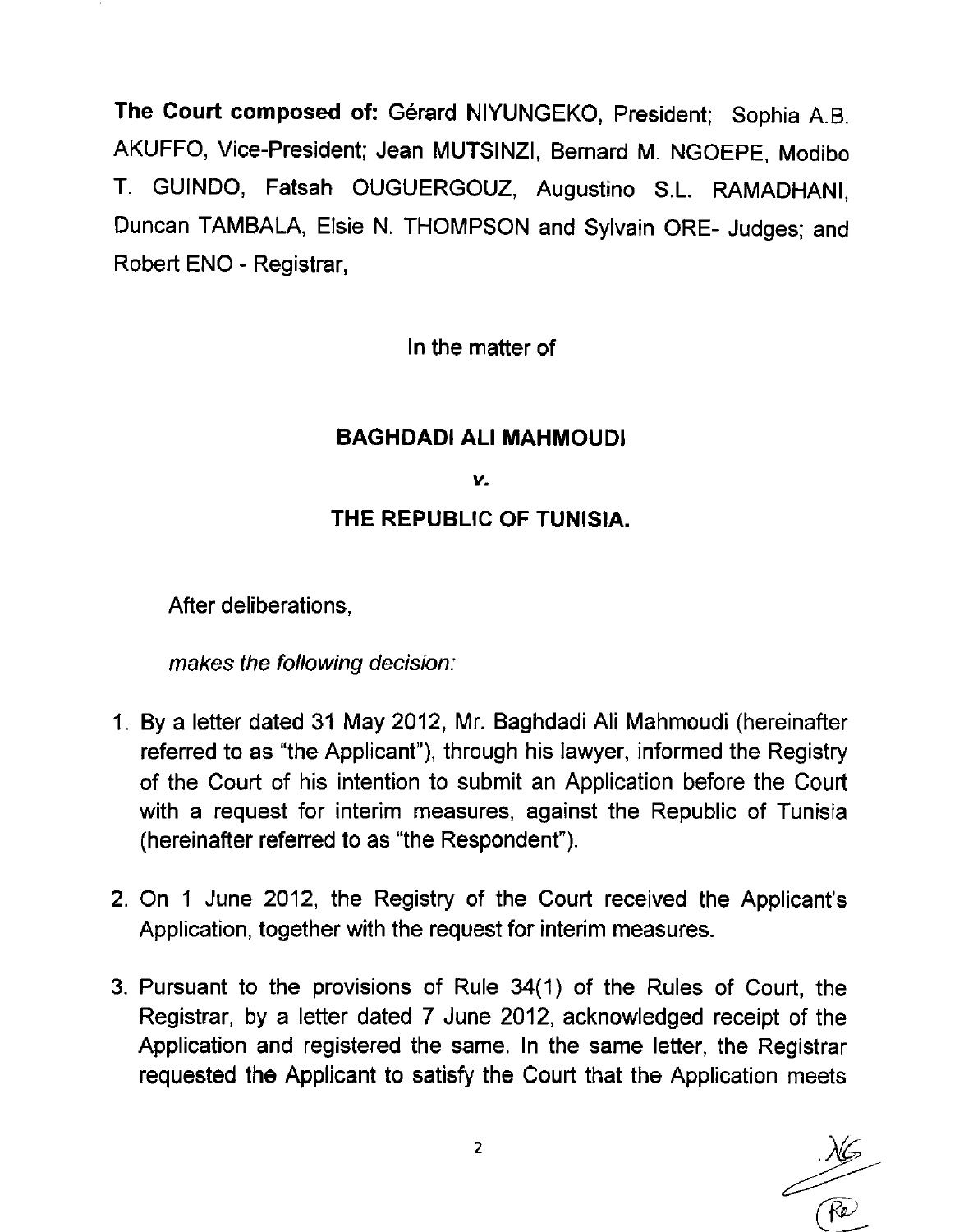the requirements under Rule 34 of the Rules of Court, in particular, the exhaustion of local remedies.

- 4. By a letter dated 12 June 2012, the Applicant responded to the Registrar's letter of 7 June 2012, and submitted copies of judgments from the Court of Appeal of Tunis as proof of exhaustion of local remedies.
- 5. By a letter of 14 June 2012, the Applicant submitted additional information relating to the exhaustion of local remedies.
- 6. The Court first observes that in terms of Article 5(3) of the Protocol, it "may entitle relevant Non-Governmental organizations (NGOs) with observer status before the Commission, and individuals to institute cases directly before it, in accordance with article 34 (6) of this Protocol".
- 7. The Court further notes that Article 34(6) of the Protocol provides that "At the time of the ratification of this Protocol or any time thereafter, the State shall make a declaration accepting the competence of the Court to receive cases under article 5(3) of this Protocol. The Court shall not receive any petition under article 5(3) involving a State Party which has not made such a declaration".
- 8. By a letter dated 18 June 2012, the Registrar inquired from the Legal Counsel of the African Union Commission if the Republic of Tunisia has made the Declaration required under Article 34(6) of the Protocol.
- 9. By an email dated 19 June 2012, the Legal Counsel of the African Union Commission informed the Registry of the Court that the Republic of Tunisia had not made such a declaration.
- 10. The Court observes that the Republic of Tunisia has not made the declaration under Article 34(6).

 $\frac{1}{\sqrt{2}}$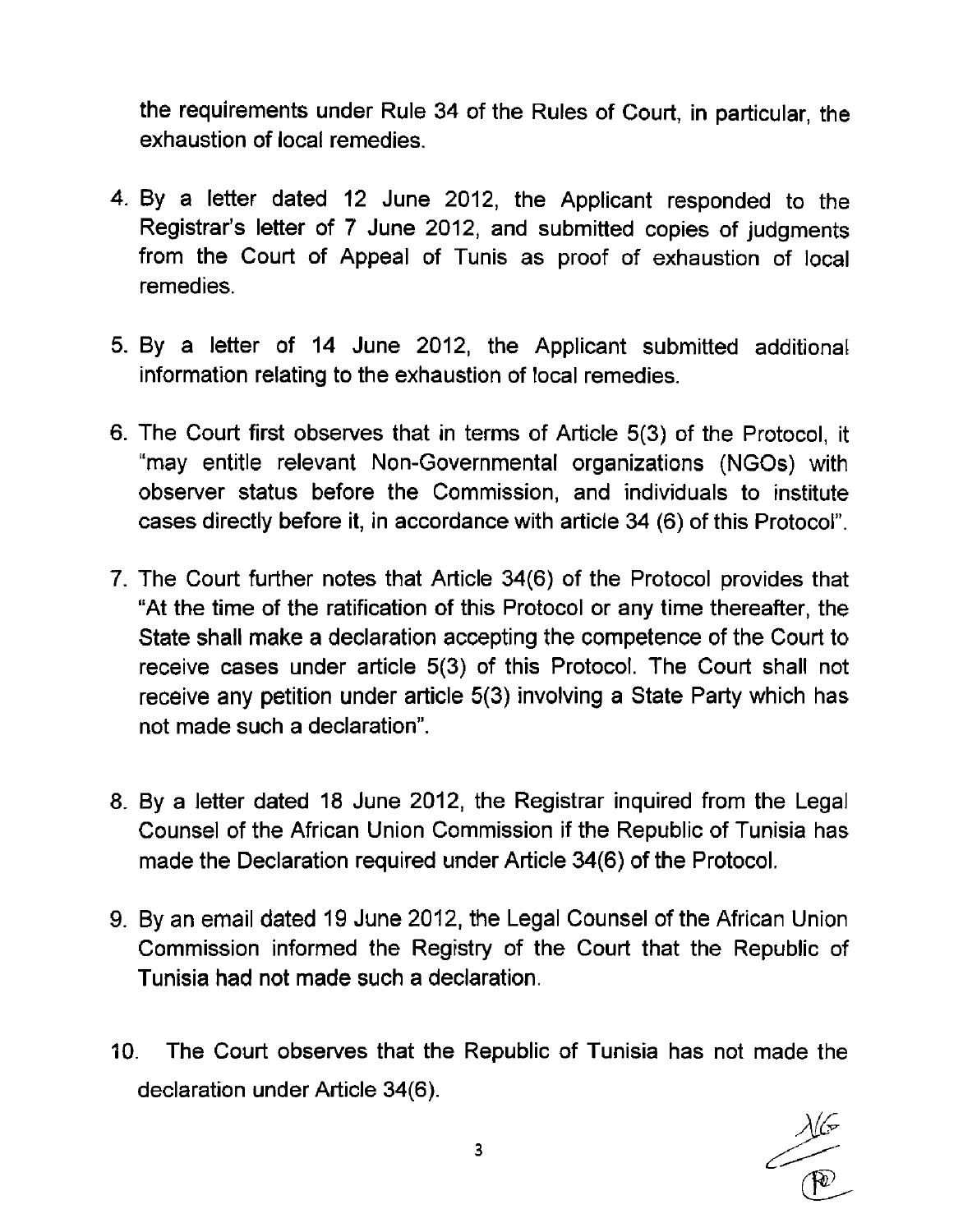- 11 . In view of Articles 5(3) and 34(6) of the Protocol, it is evident that the Court manifestly lacks jurisdiction to receive the Application submitted by Mr. Baghdadi Ali Mahmoudi, against the Republic of Tunisia.
- 12. For the Court to make an order for interim measures, it has to satisfy itself that it has prima facie jurisdiction, which as indicated in paragraph 11 above, it does not have.
- 13. For these reasons,

THE COURT,

Unanimously:

- $i.$  Decides that pursuant to Articles  $5(3)$  and  $34(6)$  of the Protocol, it manifestly lacks jurisdiction to receive the Application submitted by Mr. Baghdadi Ali Mahmoudi, against the Republic of Tunisia;
- ii. Decides that in view of paragraph (i) above, it cannot grant the Applicant's request for provisional measures.

Done at Arusha, this twenty-sixth day of June, Two Thousand and Twelve, in English and French, the French text being authoritative.

Signed:

Gérard NIYUNGEKO, President

Robert ENO, Registrar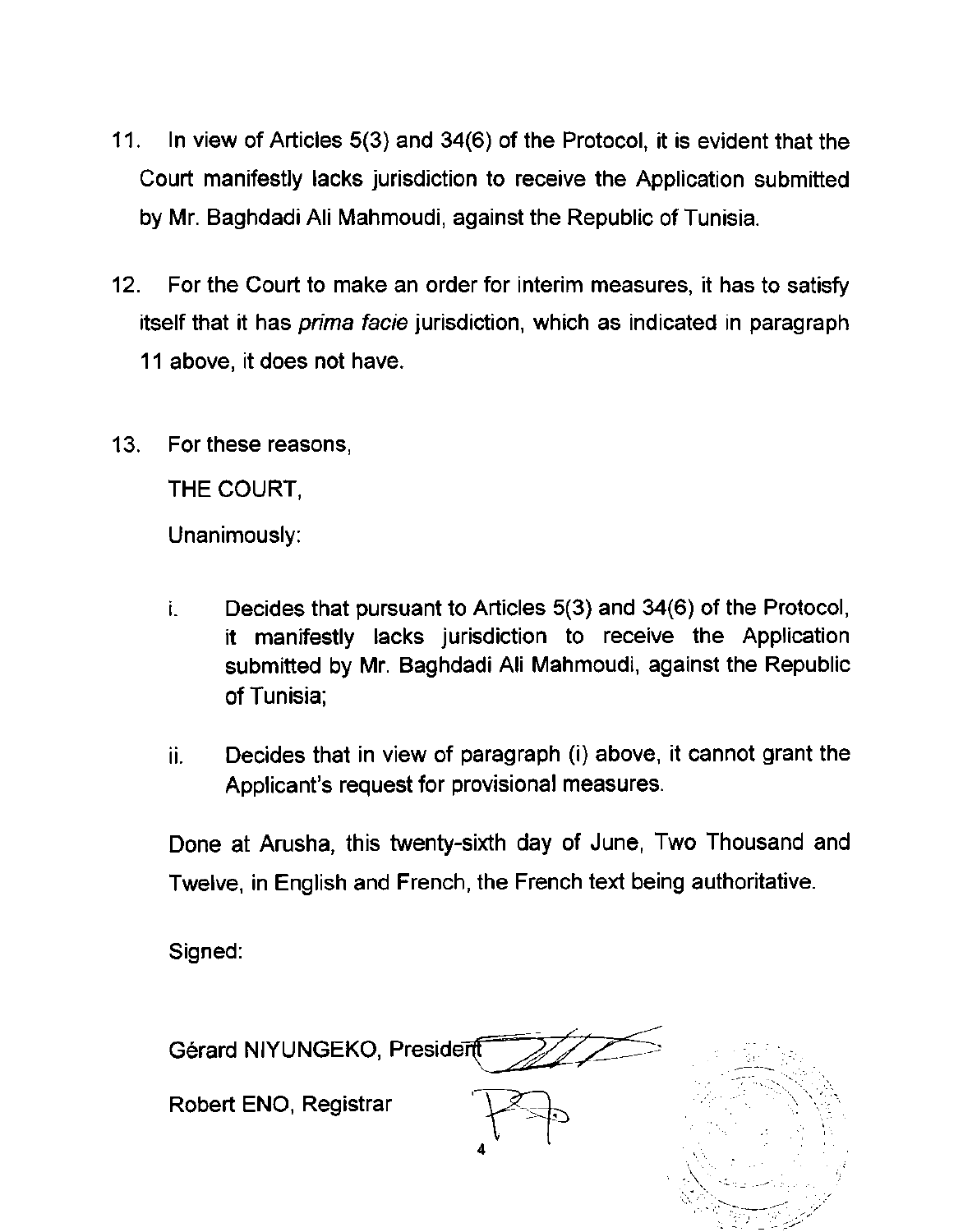In conformity with Article 28 (7) of the Protocol and Rule 60 (5) of the Rules of Court, Judge Fatsah OUGUERGOUZ appended a separate opinion to the present decision.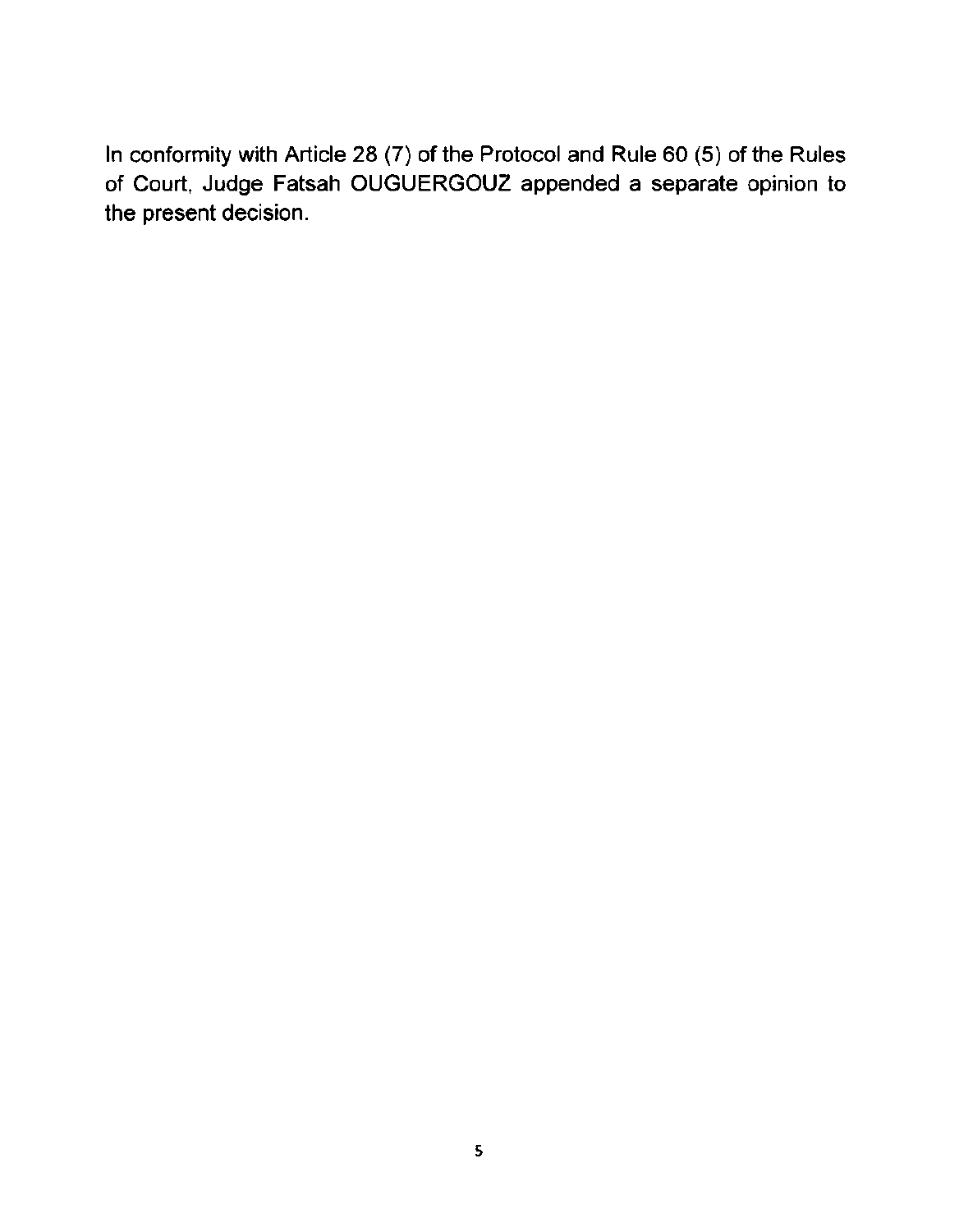الاتحاد الأفريقي



AFRICAN UNION UNION AFRICAINE

UNIAO AFRICANA

## **AFRICAN COURT ON HUMAN AND PEOPLES' RIGHTS**

### **COUR AFRICAINE DES DROITS DE L'HOMME ET DES PEUPLES**

### IN THE MATIER

BAGHDADI All MAHMOUD!

V.

REPUBLIC OF TUNISIA

(Application  $N^{\circ}$  007/2012)

### **SEPARATE OPINION OF JUDGE FATSAH OUGUERGOUZ**

- 1. I am of the opinion that the application filed by Mr. Baghdadi Ali Mahmoudi against the Republic of Tunisia, together with his request for provisional measures, must be rejected. However, the lack of jurisdiction ratione personae of the Court being manifest, the application and the request should not have been dealt with by a decision of the Court; rather, they should have been rejected de plano by a simple letter of the Registrar (see my reasoning on this matter in my separate opinions appended to the decisions in the cases of Michelot Yogogombaye v. Republic of Senegal, Effoua Mbozo Samuel v. Pan African Parliament, National Convention of Teachers'Trade Union (CONASYSED) v. Republic of Gabon, Delta International Investments S.A & Mr and Mrs de AGL de Lang v. Republic of South Africa, Emmanuel Joseph Uko and others v. Republic of South Africa, Amir Adam Timan v. Republic of Sudan, as well as in my dissenting opinion appended to the decision rendered in the matter Ekollo Moundi Alexandre v. Republic of Cameroon and Federal Republic of Nigeria.
- 2. Indeed, I am not in favour of the judicial consideration of an application filed against a State Party to the Protocol which has not made the declaration accepting the compulsory jurisdiction of the Court to receive applications from individuals and non-governmental organizations, or against any African State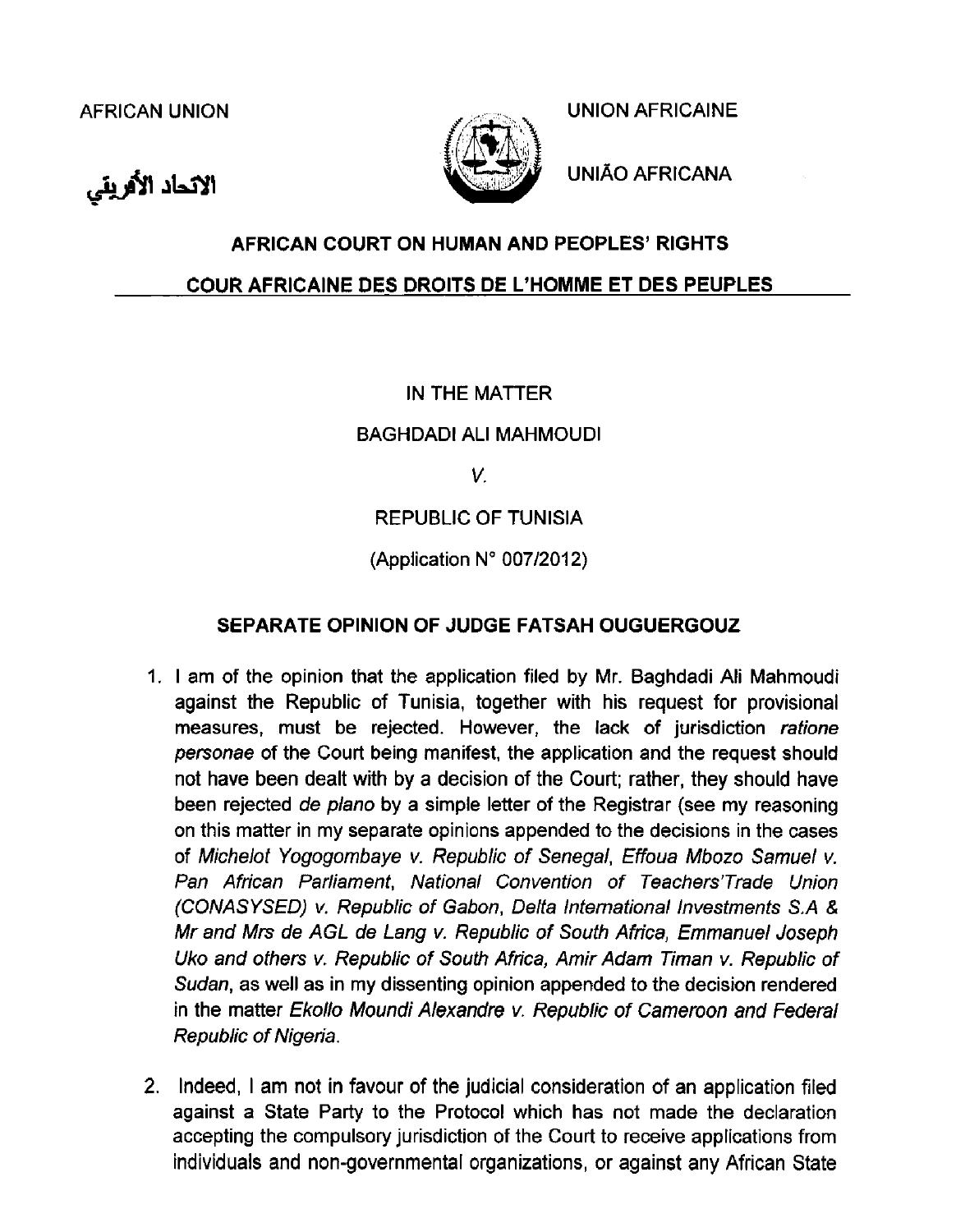which is not party to the Protocol or which is not a member of the African Union, as was the case in several applications already dealt with by the Court.

3. By proceeding with the judicial consideration of the present application lodged against Tunisia, the Court failed to take into account the interpretation, in my view correct, which it initially gave of Article 34(6) of the Protocol in paragraph 39 of its very first judgment in the case concerning Michelot Yogogombaye v. Republic of Senegal. In that judgment, the Court indeed stated what follows:

"the second sentence of Article 34 (6) of the Protocol provides that [the Court] "shall not receive any petition under article 5 (3) involving a State Party which has not made such a declaration" (emphasis added). The word "receive" should not however be understood in its literal meaning as referring to "physically receiving" nor in its technical sense as referring to "admissibility". It should instead be interpreted in light of the letter and spirit of Article 34 (6) taken in its entirety and, in particular, in relation to the expression "declaration accepting the competence of the Court to receive applications [emanating from individuals or NGOs]" contained in the first sentence of this provision. It is evident from this reading that the objective of the aforementioned Article 34 (6) is to prescribe the conditions under which the Court could hear such cases; that is to say, the requirement that a special declaration should be deposited by the concerned State Party, and to set forth the consequences of the absence of such a deposit by the State concerned".

- 4. It is evident that by giving a judicial treatment to an application and delivering a decision on the said application, the Court actually "received" the application in the sense that it interpreted the verb "receive" in the abovementioned paragraph 39, that is that the Court has actually examined<sup>1</sup> the application even though it concluded that it does not have jurisdiction to entertain it; however, according to its interpretation of Article 34 (6), the Court should not examine an application if the State Party concerned has not made the optional declaration.
- 5. It should further be observed that the Court gave a judicial consideration to the application filed by Mr. Baghdadi Ali Mahmoudi without transmiting it to Tunisia, nor even informing this State that an application had been lodged against it. The adoption by the Court of a judicial decision under such

<sup>&</sup>lt;sup>1</sup> The French text of the last sentence of paragraph 39 of the Yogogombaye Judgment, which is the authoritative one, refers to the examination of the applications («pour que la Cour puisse connaître de telles requêtes») and not to the «hearing of the cases» as it is mentioned in the English text («conditions under which the Court could hear such cases»).